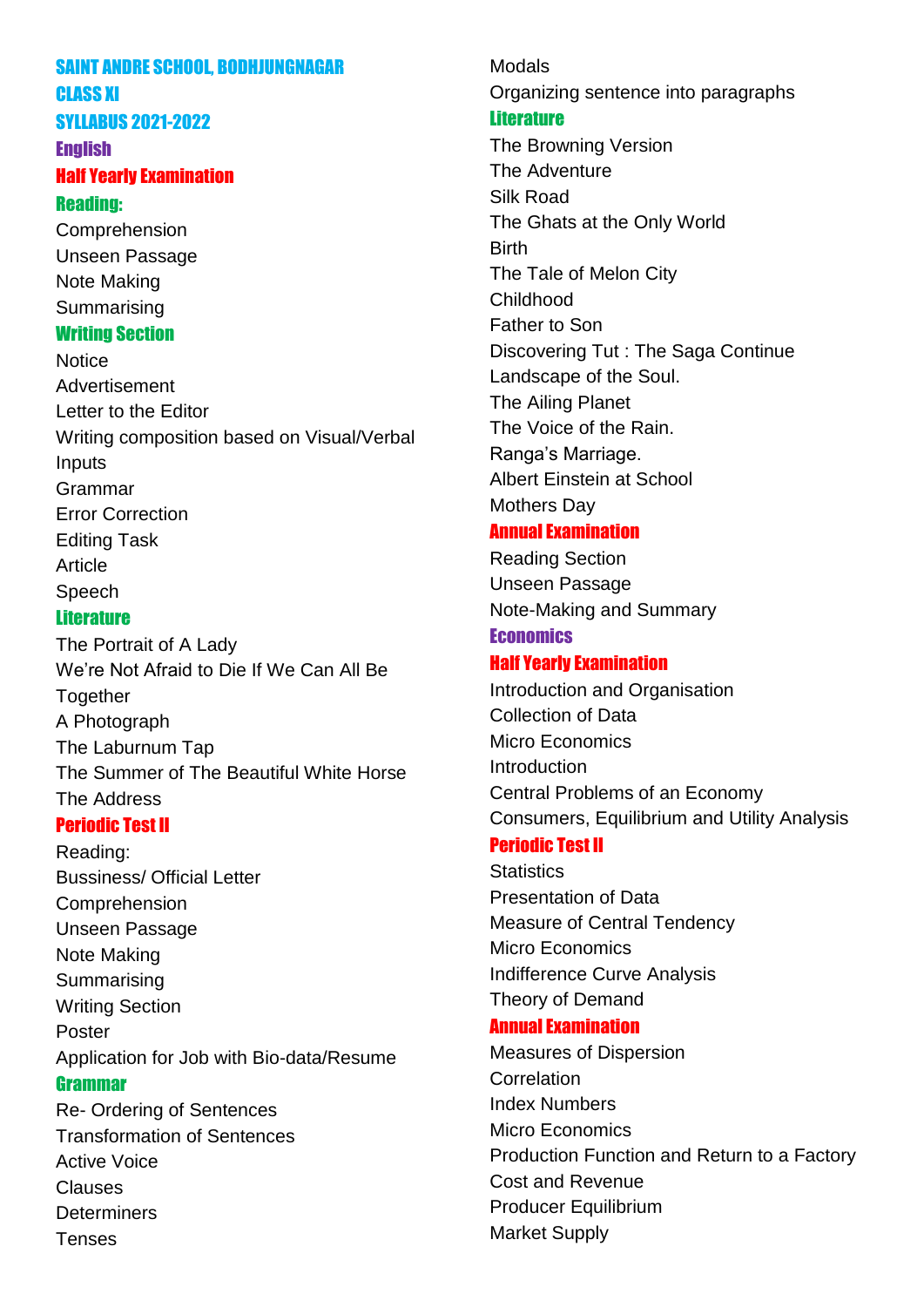Form of Market Price Determination Political Science

#### Half Yearly Examination

Political Theory: An Introduction Freedom Equality Constitution: Why and How, Philosophy of The Constitution, Rights, Duties In The Indian Constitution The Executive Election and Representation

#### Periodic Test II

Social Justice **Rights Citizenship Executive** The Legislature The Judiciary

## Annual Examination

Nationalism Secularism Peace Development Federalism Local Government Constitution as A Living Document The Philosophy of the Constitution

# **Geography**

## Half Yearly Examination

Geography as a Discipline Origin and evolution of the earth Location Structure and Physiography Drainage System

#### Practical

Introduction to Maps Map Scale Latitude, Longitude and Time

## Periodic Test II

Interior of the earth Distribution of Oceans and Continents Minerals and Rock Geomorphic Process Landforms and their Evolution Composition and structure of Atmosphere

# Climate Natural Vegetation

#### Annual Examination

Solar radiation, heat balance Atmospheric circulation and weather system Water in the atmosphere World climate **Water** Movement of Ocean Water Life on the Earth and Bio Diversity and conservation

# Practical

Map Presentation Introduction to Remote Sensing Weather Instruments, Maps and Charts **History** 

#### Half Yearly Examination

From the beginning of Time Writing and city life

### Periodic Test II

An Empire Across Central Islamic Lands Nomadic Empires Three Orders

#### Annual Examination

Changing Cultural Traditions Confrontation of Cultures The Industrial Revolution Displacing Indigenous People Paths to Modernization

# Physical Education Half Yearly Examination

Changing Trends and Career in Physical **Education** Olympic Movement Physical Fitness, Wellness and Lifestyle Physical Education and Sports for Cwsn Yoga Practical - 30 Yoga, Badminton

### Periodic Test II

Physical Activity and Leadership Training Test, Measurement and Evaluation Fundamentals of Anatomy and Physiology Annual Examination